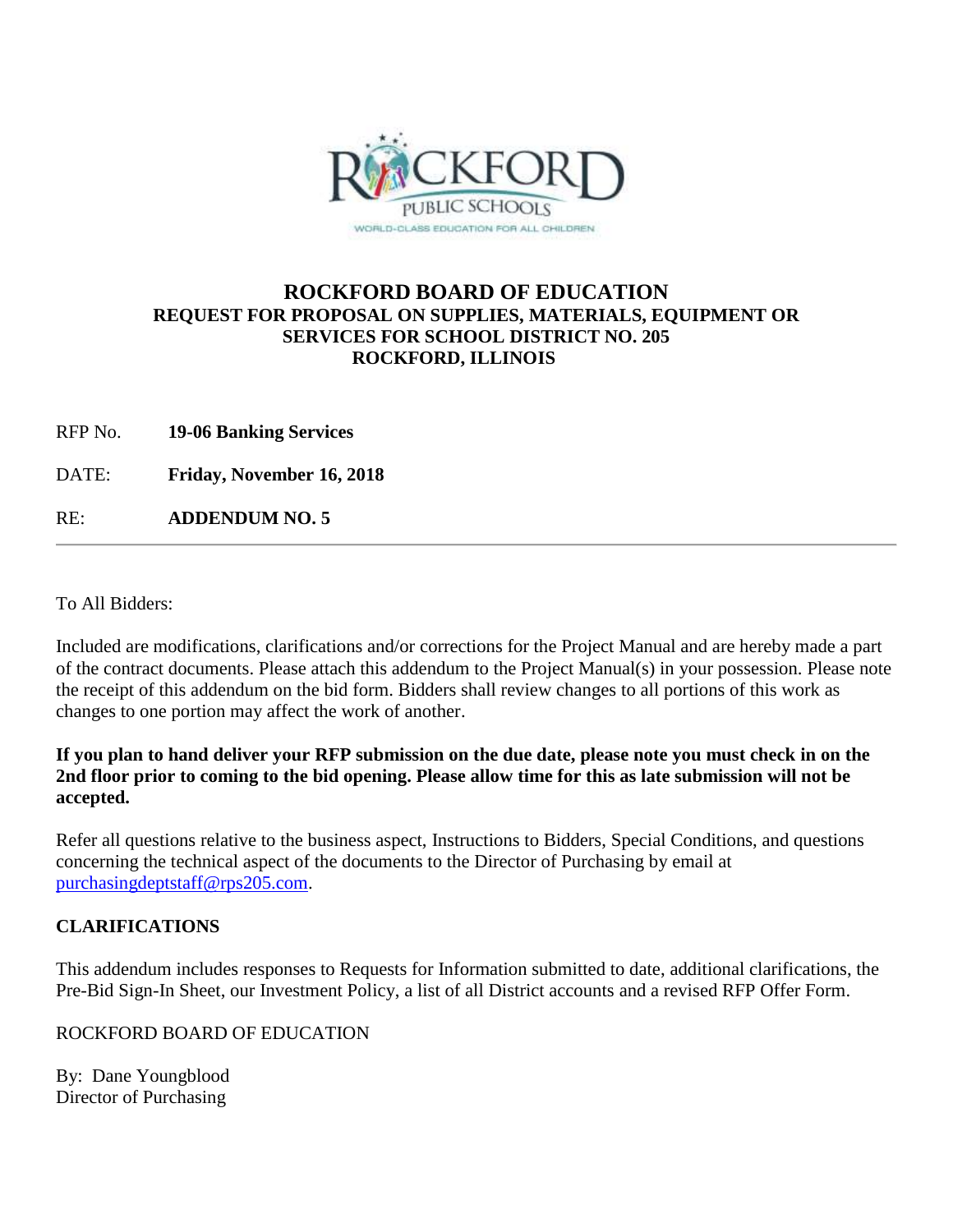### **CLARIFICATIONS**

The following questions were submitted to the District as of November 12, 2018. Responses follow in blue. Questions regarding P-Cards and Safekeeping Services have been omitted as the P-Card and Safekeeping Services elements of this RFP are being removed. Please see additional clarifications for more information. Similar or duplicate questions have been omitted as well.

1. Is the District's objective to earn interest on balances or offset monthly fees with compensating balances?

a. The District is looking at total cost, which includes interest earned less fees.

- 2. Is there a requirement to provide an interest rate or ECR at Fed Funds to respond? a. No, a response can be provided without it.
- 3. Is the District open to alternative checking account structures to earn interest such as daily sweeps? a. Yes.
- 4. What is the monthly cash dollar amount deposited by the District? a. This information is not readily available.
- 5. Can you provide the number if currency notes deposits each month? a. Not applicable.
- 6. What is the number of mixed deposits?
	- a. All deposits are mixed deposits volume provided on RFP Offer Form.
- 7. What is the number of coins deposited, rolled and loose?
	- a. This information is not readily available.
- 8. How many locations are depositing today with Garda? What is the number of pickups?
	- a. The District has twenty-three (23) elementary schools, six (6) middle schools, and five (5) high schools. Elementary schools are picked up on a bi-weekly basis and middle/high schools are picked up every Wednesday and Friday.
- 9. What ERP or accounting software does the District use?
	- a. PowerSchool Business Plus and InTouch for cash receipting at schools.
- 10. How do the treasury management services integrate with this system today?
	- a. This is not a service the District currently utilizes.
- 11. If not, how would the District like to integrate?
	- a. The District does not currently have a need for this service.
- 12. What is the District using Controlled Disbursement services for today?
	- a. The District does not use Controlled Disbursements. A/P and payroll checks are processed through Positive Pay.
- 13. How does the District use the Information Reporting bank online platform today?
	- a. Daily cash balances, wire transfers, ACH files, check clearing, Positive Pay exceptions, etc.
- 14. What type of reports are used on a regular basis?
	- a. See response to question #13.
- 15. What retention period is needed?

a. Seven (7) years.

- 16. How are ACH files submitted to the bank web upload or transmission?
	- a. Both.
- 17. How are Positive Pay files submitted to the bank?
	- a. They are uploaded via text file.
- 18. How does the District reconcile Positive Pay?
	- a. This is not something the District currently does, but would be interested in doing so going forward.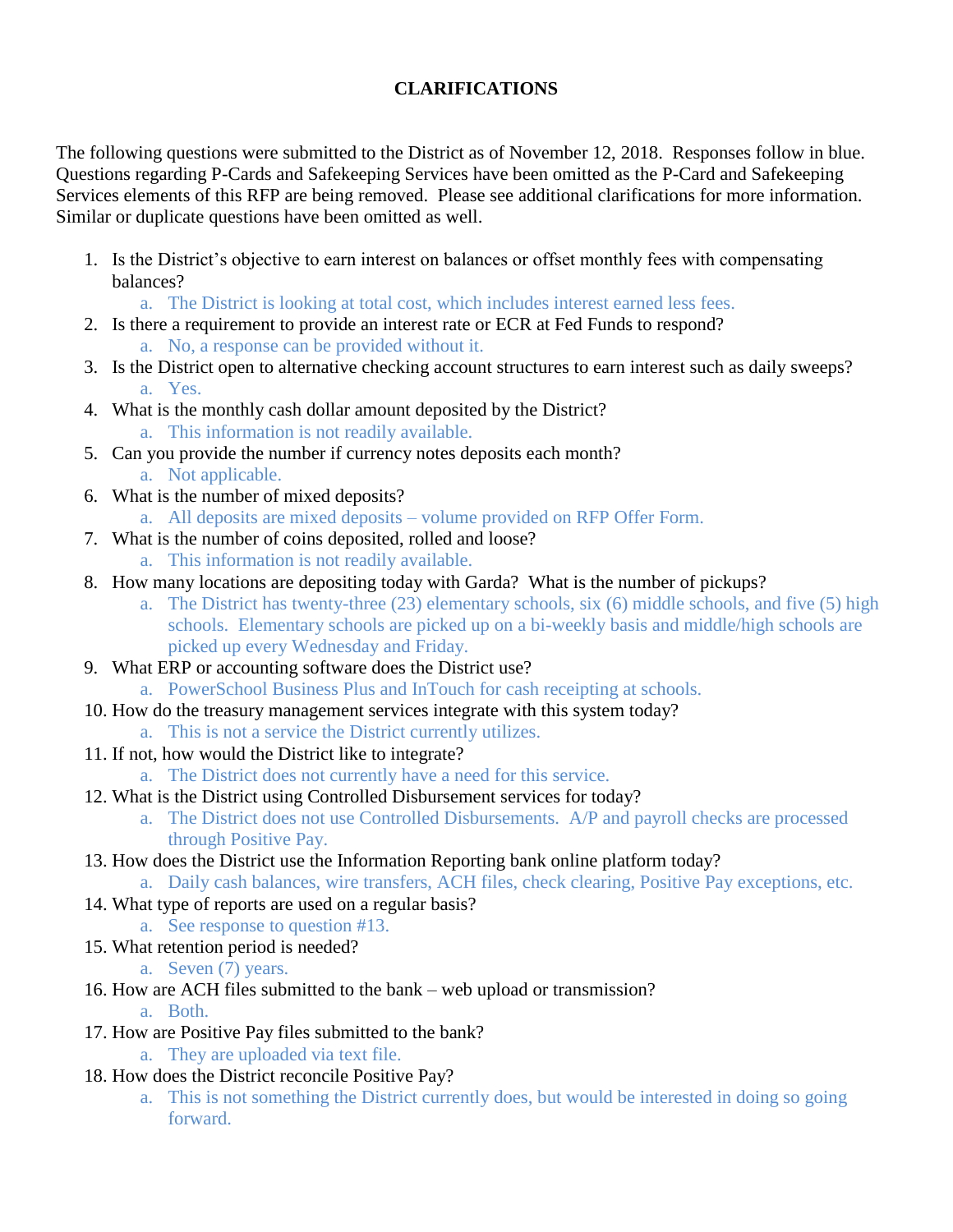- 19. What is the volume of invoices the District processes annually?
	- a. Approximately 60,000.
- 20. How does the District receive invoices from suppliers?
	- a. Mail, email, and in-person.
- 21. Is it possible to get the RFP Offer Form in a Word or Excel format so values can be input? a. Excel spreadsheet will be provided via email.
- 22. Does each school maintain its own account?
	- a. Yes, primarily for activity funds. The schools also collect revenue on behalf of the District. We then transfer funds to the District's operating account.
- 23. If there are 50 accounts, why are there only an average of 4 monthly account maintenance charges? a. See Appendix C for detailed list of accounts.
- 24. Does the District leverage location codes to run different disbursement activity types (student activity, A/P, Flex Plan, etc.) out of a single checking account?

a. Yes.

- 25. What is the average monthly number of checks deposited?
	- a. This can be found on the revised RFP Offer Form.
- 26. What is the average monthly number of check deposit items? a. This can be found on the revised RFP Offer Form.
- 27. What is the average monthly number of cash deposits?
	- a. This can be found on the revised RFP Offer Form.
- 28. What is the average monthly dollar amount of cash to be deposited? a. \$39,991.
- 29. What is the average monthly dollar amount of coin to be deposited? a. This information is not readily available.
- 30. What is the average monthly number of coins deposited via standard full bag? a. This information is included in section 9 of the revised RFP Offer Form.
- 31. What is the average monthly number of coins deposited via standard half bag? a. This information is included in section 9 of the revised RFP Offer Form.
- 32. What is the average monthly number of coins deposited via wrapped rolls? a. The District does not wrap coins.
- 33. What is the District's cash order frequency? a. One per year of approximately \$200 per school.
- 34. What is the average monthly dollar amount of cash to be ordered? a. See response to #33.
- 35. What is the average number of standard straps to be ordered? a. None.
- 36. What is the average number of non-standard straps to be ordered? a. None.
- 37. What is the average number of coin orders Full Bag (50 rolls)? a. None.
- 38. What is the average number of coin orders per roll?

a. None.

- 39. Are cash and coin orders placed by the individual schools submitted to the local branch? How are these orders placed? At what time are they placed?
	- a. Cash orders are placed by central office staff with the branch. This typically occurs once a year coinciding with registration in August.
- 40. What is the average monthly number of ACH credits/payments sent? a. 15-20.
- 41. What is the average monthly number of ACH debits/collections sent? a. 15.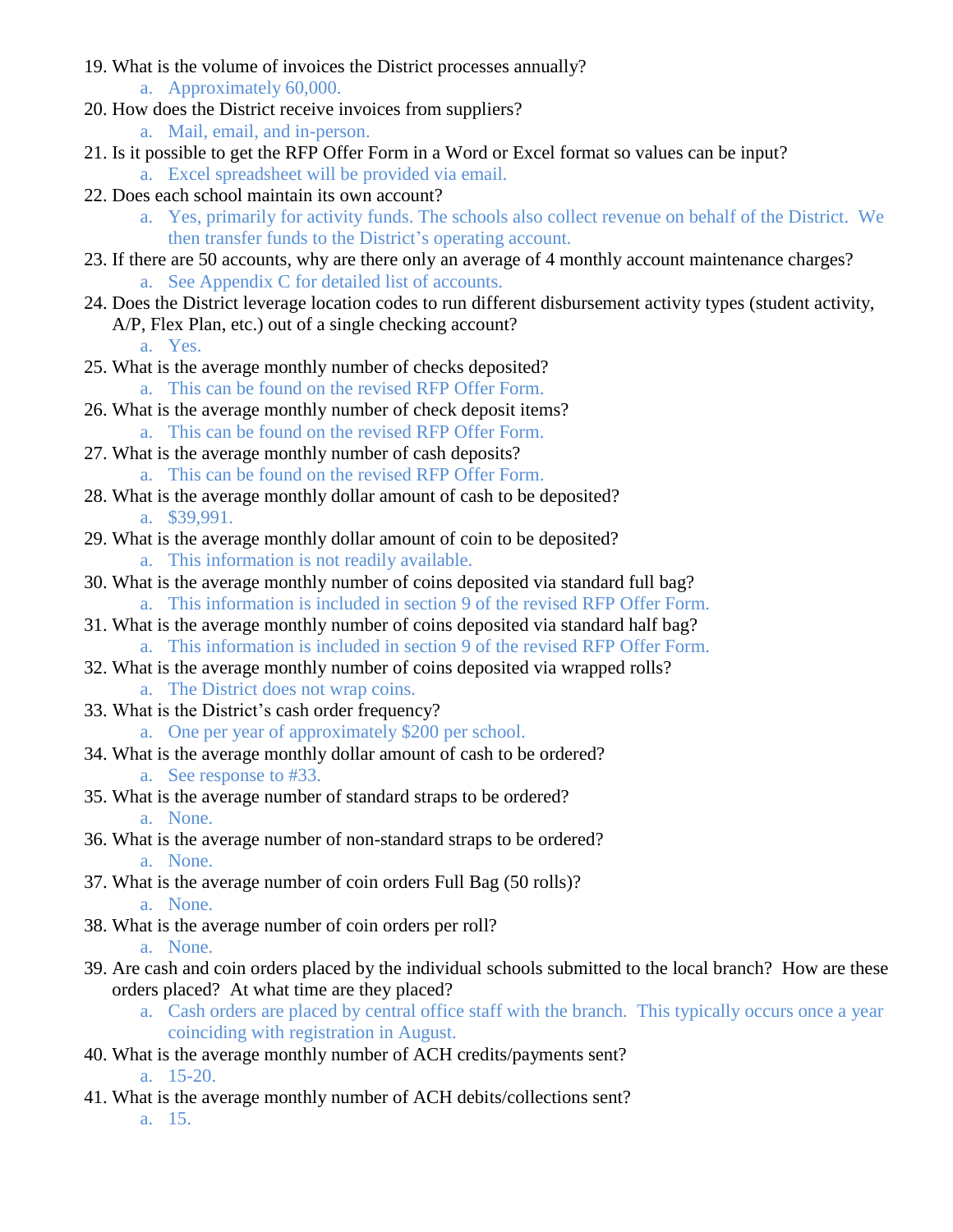- 42. Please clarify when the District is looking to have receipts picked up from the branch. For example, if the deposit is dropped off on Monday, is the District looking to pick up the receipt on Tuesday? a. Yes, the District would like to have receipts picked up the day following deposit.
- 43. Is the bank allowed to work directly with Garda in order to have deposits dropped off early in the day to maximize processing time?

a. Yes.

- 44. Please clarify what is meant by entry to "Proof Department". Branch personnel are able to access proof items for research purposes.
	- a. Please disregard any references to "Proof Department".
- 45. Does each school prepare and submit their own deposits?

a. Yes.

- 46. Are individual school deposits couriered or delivered by school personnel to the nearest branch? Or are these deposits submitted to a central branch location for processing?
	- a. Deposits are picked up and delivered by Garda.
- 47. With mixed deposits, are cash and check included in the same deposit slips or is cash submitted on one slip and checks on another slip?

a. Cash and checks are included in the same deposit.

- 48. When coin is deposited, does the District roll the coin or is it deposited unrolled? a. Unrolled.
- 49. Please confirm that the District wants the bank to send a list of which schools ordered coin and how much.

a. Not applicable.

- 50. Will the individual schools contact the bank for coin and the bank would then report that to the District? How will those request be made (i.e. phone or email)? Or would that be left up to the bank/branch? a. Not applicable.
- 51. What is the total number of Controlled Disbursement accounts?

a. None.

- 52. What is the total number of Positive Pay accounts? a. Two.
- 53. What is the total number of Stop Payment accounts?

a. Two, plus schools if necessary.

54. Do you prefer RFP responses in hard copy or are you okay with electronic? If hard copies, how many copies.

a. Please submit one (1) hard-copy and one (2) electronic copy in CD or flash drive format.

55. According to your investment policy, investments made in banks must be insured by the Federal Depository Insurance Corporation (FDIC). Are you willing to have funds deposited through the Promontory ICS and CDARS networks, which would result in all funds deposited being covered under FDIC insurance?

a. Yes, upon Board approval.

56. Would you be willing to have funds placed in Promnet Repo? This is a product offered by Promontory in which you would select the investment that you wish your funds be invested in (e.g. US Treasury, Agency MBS). The product offers daily liquidity, and the available investment options are permitted investments per your investment policy.

a. Yes, upon Board approval.

57. Are you willing to accept Federal Home Loan Bank (FHLB) Letters of Credit as collateral for deposits in excess of FDIC limits?

a. Yes.

58. Is the District looking to continue to utilize the branch for their cash deposits or will they consider a cash vault?

a. Branch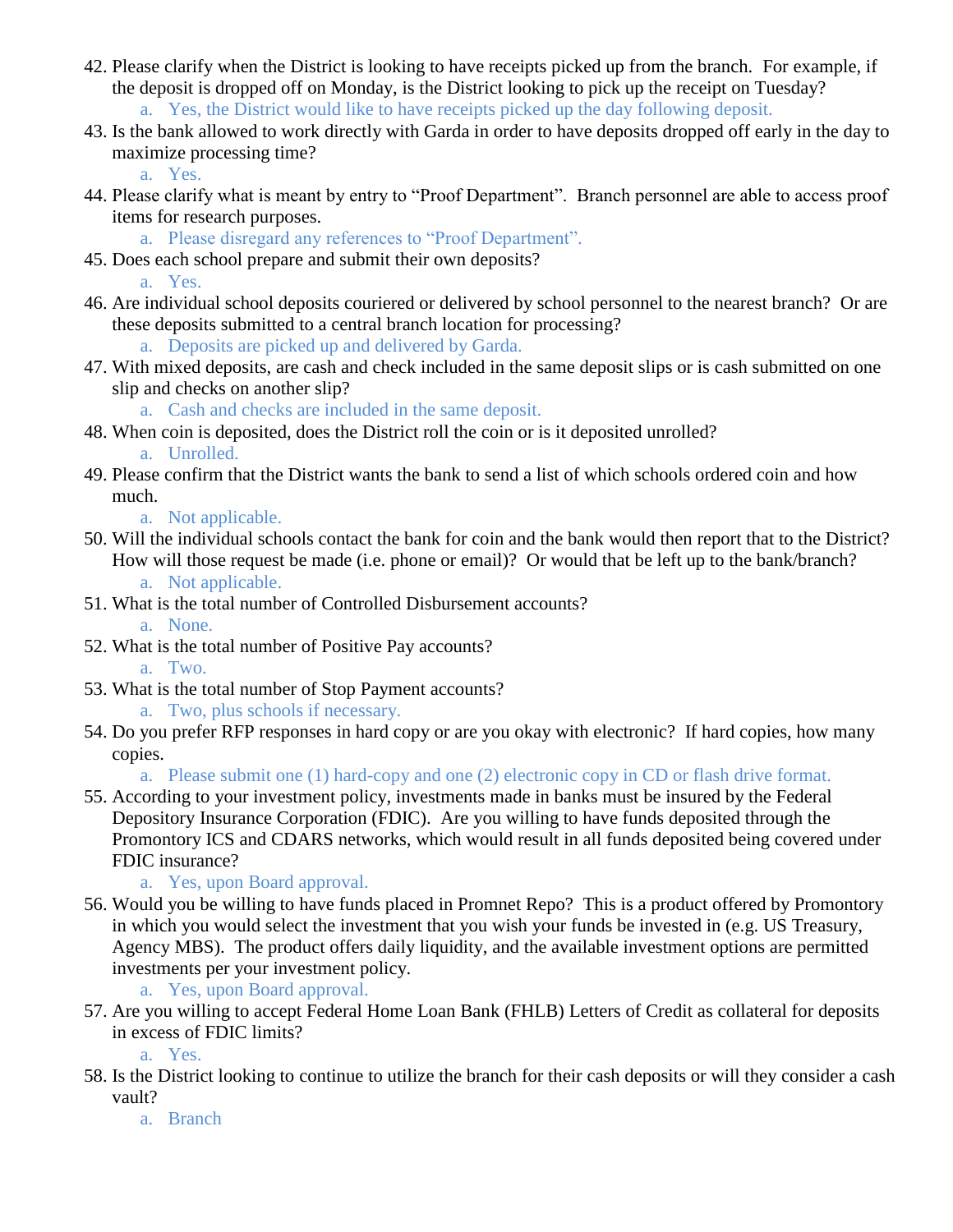- 59. Should the respondent be using services and volumes included in the RFP Offer Form or those included in Addendum Three for the banks cost proposal?
	- a. Responses should include the revised RFP Offer Form included in this addendum (Appendix D).
- 60. Which banking institution is currently providing the banking services related to the subject RFP? a. Associated Bank.
- 61. What are the average balances in the two money market accounts?
	- a. \$1,272,861 and \$108,701,742.
- 62. Will the awarded firm be managing both the school checking accounts and the money market accounts, or just the just the \$5,000,000.00 that was stated is kept in the operating account?
	- a. The awarded firm will manage operating accounts, school accounts, and money market accounts. Please see Appendix C for a detailed list of accounts and balances.

### **ADDITIONAL CLARIFICATIONS**

- Please state if there are any components of the RFP that you cannot provide.
- Please ensure the structure you recommend is based on our needs to enhance revenue and reduce costs.
- Schools collect cash on behalf of the District, but we transfer the funds into our main accounts.
- We cannot readily provide a breakdown of bills for our cash deposited.
- Please disregard section 6.12 regarding a P-Card program. This will be bid separately as RFP 19-10 Procurement Card Program and released on Wednesday, November 14, 2018.
- Please disregard section 16.17 regarding Safekeeping Services.
- The scope of work described in this RFP includes both school and District accounts.
- Proposals must include the revised RFP Offer Form included in this addendum (Appendix D).
- Please submit one (1) hard-copy and one (2) electronic copy in CD or flash drive format.
- The following appendices are included in this addendum:
	- $o$  Appendix A Pre-Bid Sign-In Sheet
	- o Appendix B District Investment Policy
	- $\circ$  Appendix C Detailed List of Accounts
	- $o$  Appendix D Revised RFP Offer Form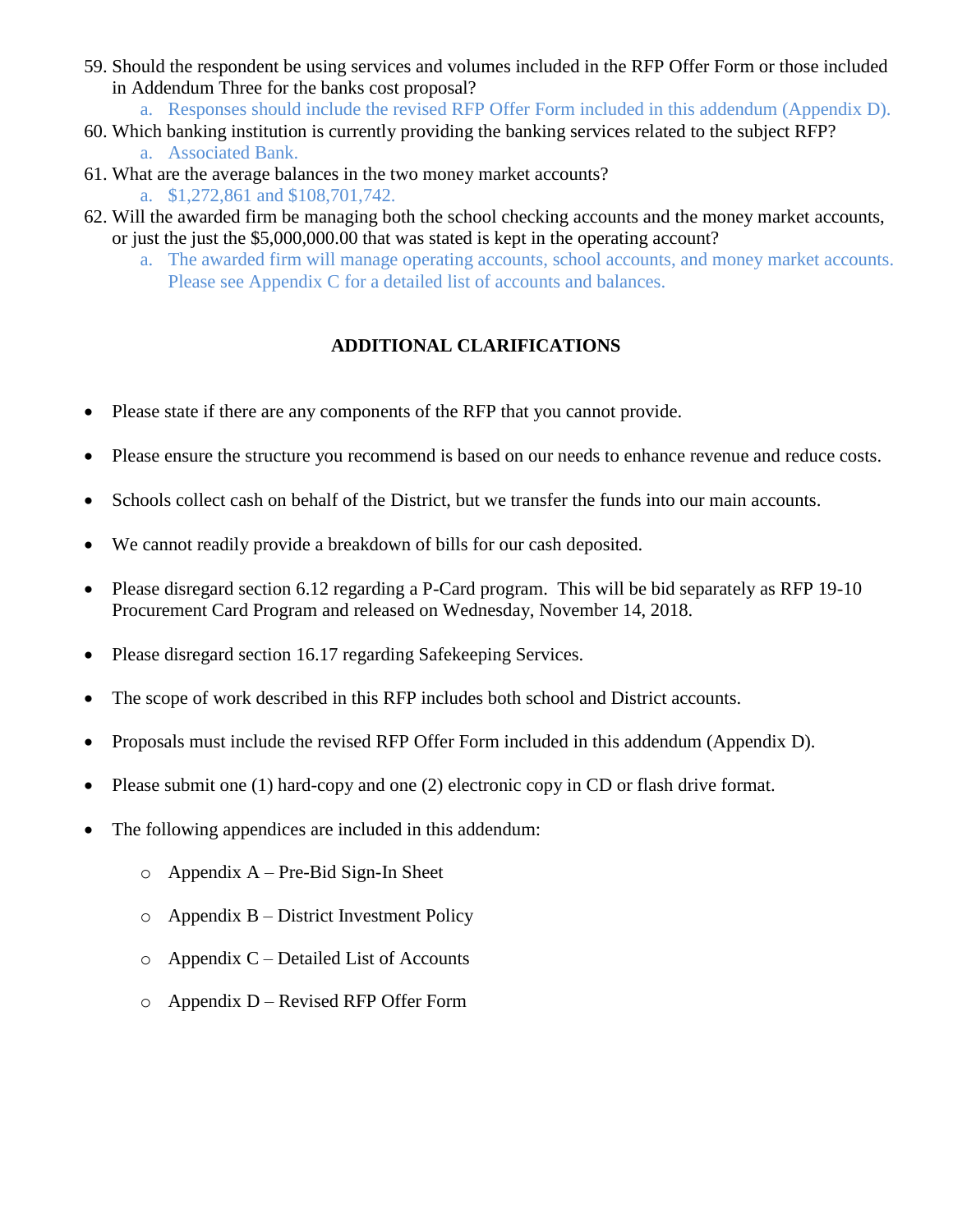### **Appendix A**

Pre-Bid Sign-In Sheet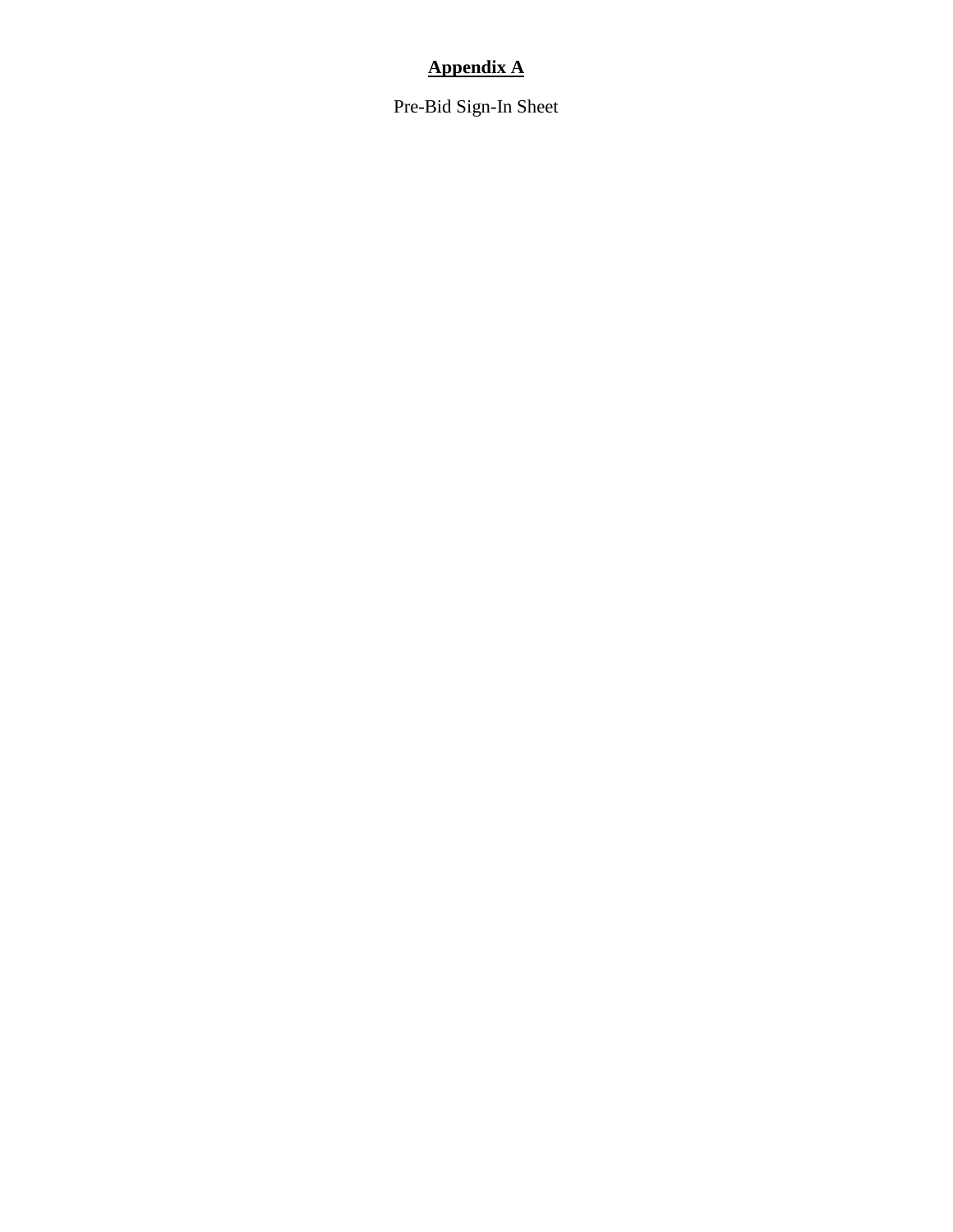ROCKFORD PUBLIC SCHOOLS<br>RFP 19-06 Banking Services<br>Pre-Bid Meeting Sign-In Sheet<br>November 9, 2018 at 2:00 p.m.



## PRE-BID MEETING SIGN-IN SHEET

### RFP 19-06 Banking Services

# PLEASE WRITE EMAIL ADDRESS SO THAT IT IS LEGIBLE IN ORDER TO RECEIVE ADDENDUM INFORMATION

|                          |                                        |                                |                                                                          | <u>これをはらしているということになる。</u> |                                              |
|--------------------------|----------------------------------------|--------------------------------|--------------------------------------------------------------------------|---------------------------|----------------------------------------------|
|                          | <b>Printed Name</b>                    | <b>Company Name</b>            | <b>Company Address</b>                                                   | Telephone                 | E-mail                                       |
|                          | Morras Kréss                           | Hosociated Mark                | plan. MAn 7                                                              |                           | 815-987-3555 HIVORIS, KESS P BOOK, COL       |
|                          |                                        | lracy Costan BMD HarrisBrah    | 50174656.70066104815.9617243                                             |                           | brocom<br>tracy.costain@                     |
| $\overline{\mathcal{E}}$ | Advertised                             | BMO HArris BENK                | $5017$ of St Kollehol, I 6/104                                           |                           | DMO.COM<br>$815-96+706$ de threu vostare     |
| $\overline{\mathbf{r}}$  |                                        | 20190 Jerrea Vocksan But Tinst | 4/301 60 (Level Red, VackSey, Ilallos 85-488-2159 ) becreed the back com |                           |                                              |
|                          | 5 Himber Sanders Rockford Bank - Trust |                                | 4571 Guilford Rd 61167                                                   | $815 - 487 - 2129$        | asanders @ garh.com                          |
| $\circ$                  | LORA DIAZ                              | Raibord BacksTrust             | 4571 builfard Rd, RESOR W1107                                            | 15-963251                 | Iduze enfabrue com                           |
|                          | 7 Mathew Gabel                         | Hssociated Ball                | Rocklerd, IL 6110]<br>$612$ N Main St                                    | $815487 - 3554$           | $M_r$ Hucu. Gabel $e$<br>Associaled Bank.com |
| $\overline{\bullet}$     |                                        | Neisse allows Poscovard Barb   | Letz Novinst                                                             |                           | 1006-859-3044 Merissa. Rubus R               |
|                          |                                        |                                |                                                                          |                           | $M_{\odot}$                                  |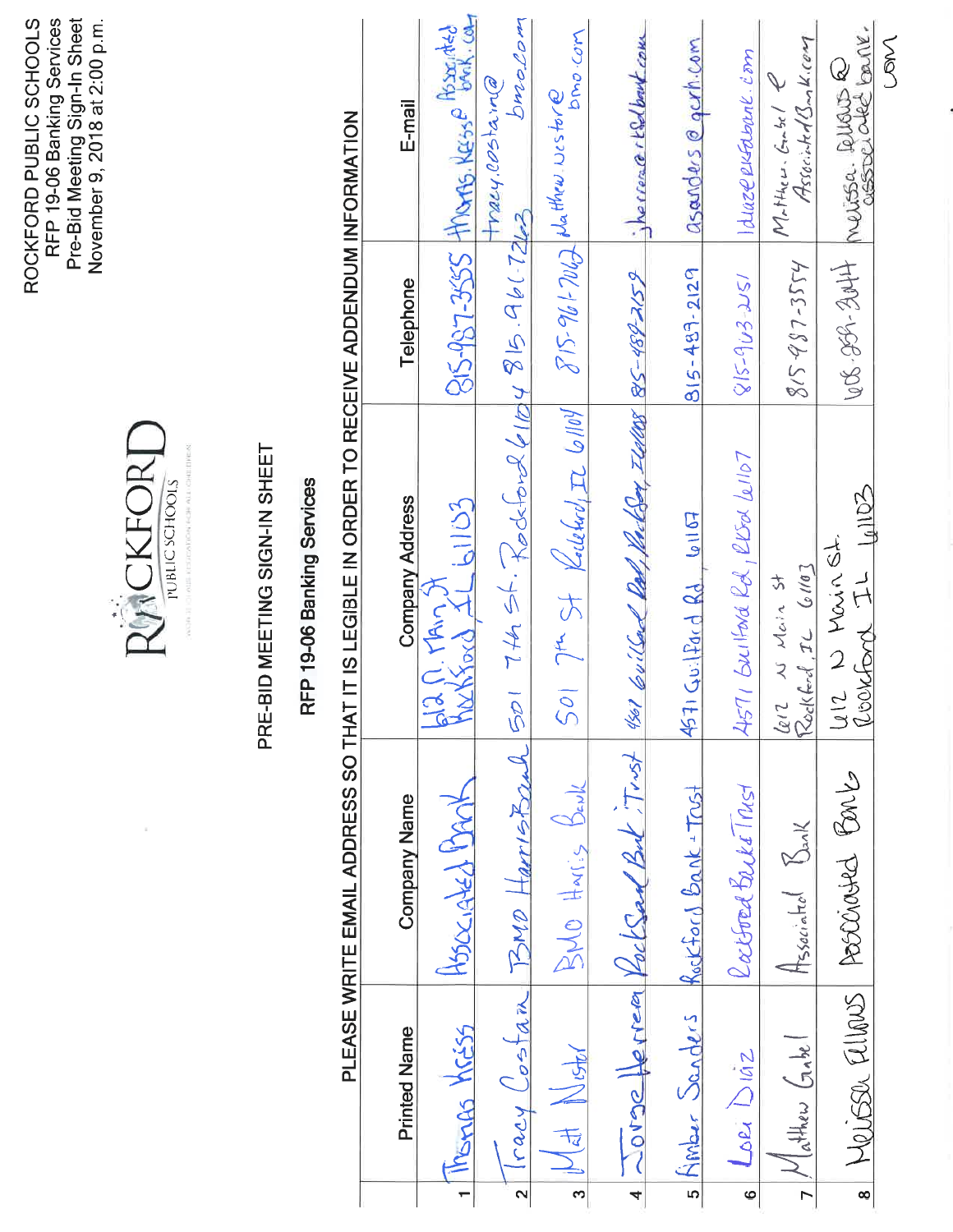|                      |                            |                           |                                                                                        |              | RFP 19-06 Banking Services<br>Pre-Bid Meeting Sign-In Sheet<br>November 9, 2018 at 2:00 p.m.<br>ROCKFORD PUBLIC SCHOOLS |
|----------------------|----------------------------|---------------------------|----------------------------------------------------------------------------------------|--------------|-------------------------------------------------------------------------------------------------------------------------|
|                      | <b>Printed Name</b>        | <b>Company Name</b>       | <b>Company Address</b>                                                                 | Telephone    | E-mail                                                                                                                  |
|                      |                            |                           |                                                                                        | LICC-180-513 |                                                                                                                         |
| $\overline{\bullet}$ | CAEN KIRSCHMAN U.S. BANK   |                           |                                                                                        |              | glen.kinchwan@usbunk.com                                                                                                |
| $\overline{P}$       |                            | Andra Braske PMA / ISDLAF | 1107 E. STATE ST. POCKFORD, 1L6/1104                                                   |              | 630.657.6422 ADTOSKi Sprandbusht.                                                                                       |
| $\overline{H}$       | Mark Bockelman             | $300$ Harris              | $W$ Nense St.<br>Chicago IL LO603<br>$\equiv$                                          |              | $312 - 841 - 0896$ mark. backelman @                                                                                    |
|                      | $\frac{12}{12}$ Kbin Scott |                           | $\frac{\mathcal{I}  \hat{u}\circ\hat{b}-\hat{B}_{0}\sqrt{\hat{e}\left[1\right]}}{2}$   |              |                                                                                                                         |
|                      | $13$ Savi JynNex           | Illinois Bank 6 TMS1      | Rubbert IL WILH                                                                        |              | $85.98-3241$ see ber $\Theta$ illimilised                                                                               |
|                      |                            |                           | 14 Emily Cooper Midlend States Dup 16938 Estatest. 41108 815-544- 1298 midlend sb. com |              |                                                                                                                         |
| $\frac{5}{1}$        |                            |                           |                                                                                        |              |                                                                                                                         |
| $\frac{6}{1}$        |                            |                           |                                                                                        |              |                                                                                                                         |
| $\overline{1}$       |                            |                           |                                                                                        |              |                                                                                                                         |
| 18                   |                            |                           |                                                                                        |              |                                                                                                                         |
| $\overline{1}$       |                            |                           |                                                                                        |              |                                                                                                                         |
| 20                   |                            |                           |                                                                                        |              |                                                                                                                         |

j.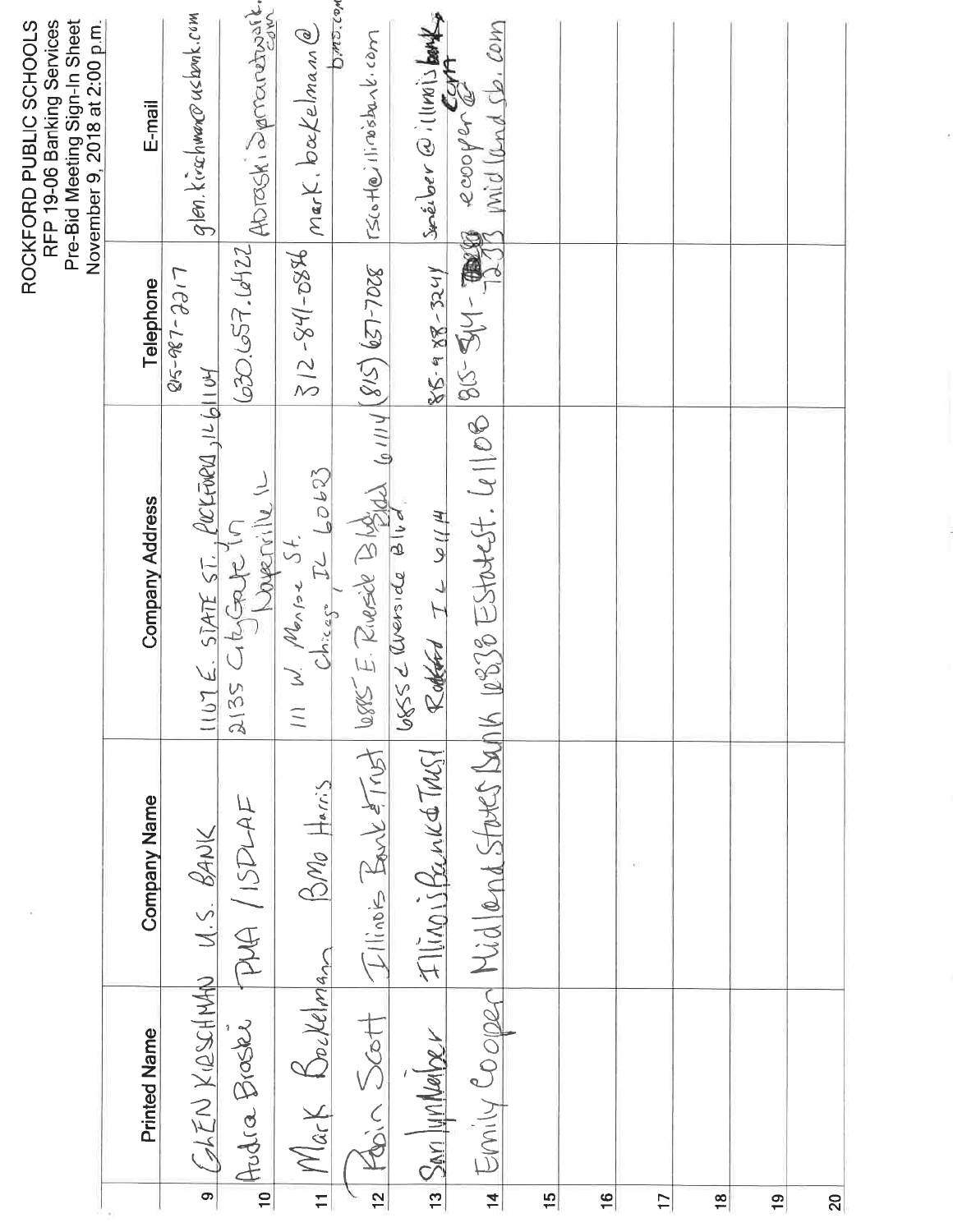|                |                                 |                     |                                                                           |             | RFP 19-06 Banking Services<br>Pre-Bid Meeting Sign-In Sheet<br>November 9, 2018 at 2:00 p.m.<br>ROCKFORD PUBLIC SCHOOLS |
|----------------|---------------------------------|---------------------|---------------------------------------------------------------------------|-------------|-------------------------------------------------------------------------------------------------------------------------|
|                |                                 | <b>Company Name</b> | <b>Company Address</b>                                                    | Telephone   | E-mail                                                                                                                  |
| $\bullet$      | Printed Name<br>Nick<br>Cand is | PNC BANK            | N. Franklin Center                                                        | 212-932-964 | nicholas.candis@pac.com                                                                                                 |
| $\frac{1}{2}$  | I'M<br>HOULEY                   | MIALAND SAIES SALA  |                                                                           | 81-231-1808 | Shoal by @ Multure So.                                                                                                  |
|                | 11 Jenai Booker                 | PNO BONK            | 1 N. Framm<br>Chicago, I Lolud 1<br>CBS8 P. SME 51.<br>Lace from P. C1108 |             | 312-384-3272 Jerry tode com                                                                                             |
| $\overline{2}$ |                                 |                     |                                                                           |             |                                                                                                                         |
| 13             |                                 |                     |                                                                           |             |                                                                                                                         |
| $\overline{4}$ |                                 |                     |                                                                           |             |                                                                                                                         |
| $\frac{15}{1}$ |                                 |                     |                                                                           |             |                                                                                                                         |
| $\frac{6}{1}$  |                                 |                     |                                                                           |             |                                                                                                                         |
| $\overline{1}$ |                                 |                     |                                                                           |             |                                                                                                                         |
| $\frac{8}{1}$  |                                 |                     |                                                                           |             |                                                                                                                         |
| $\frac{9}{5}$  |                                 |                     |                                                                           |             |                                                                                                                         |
| $\frac{1}{2}$  |                                 |                     |                                                                           |             |                                                                                                                         |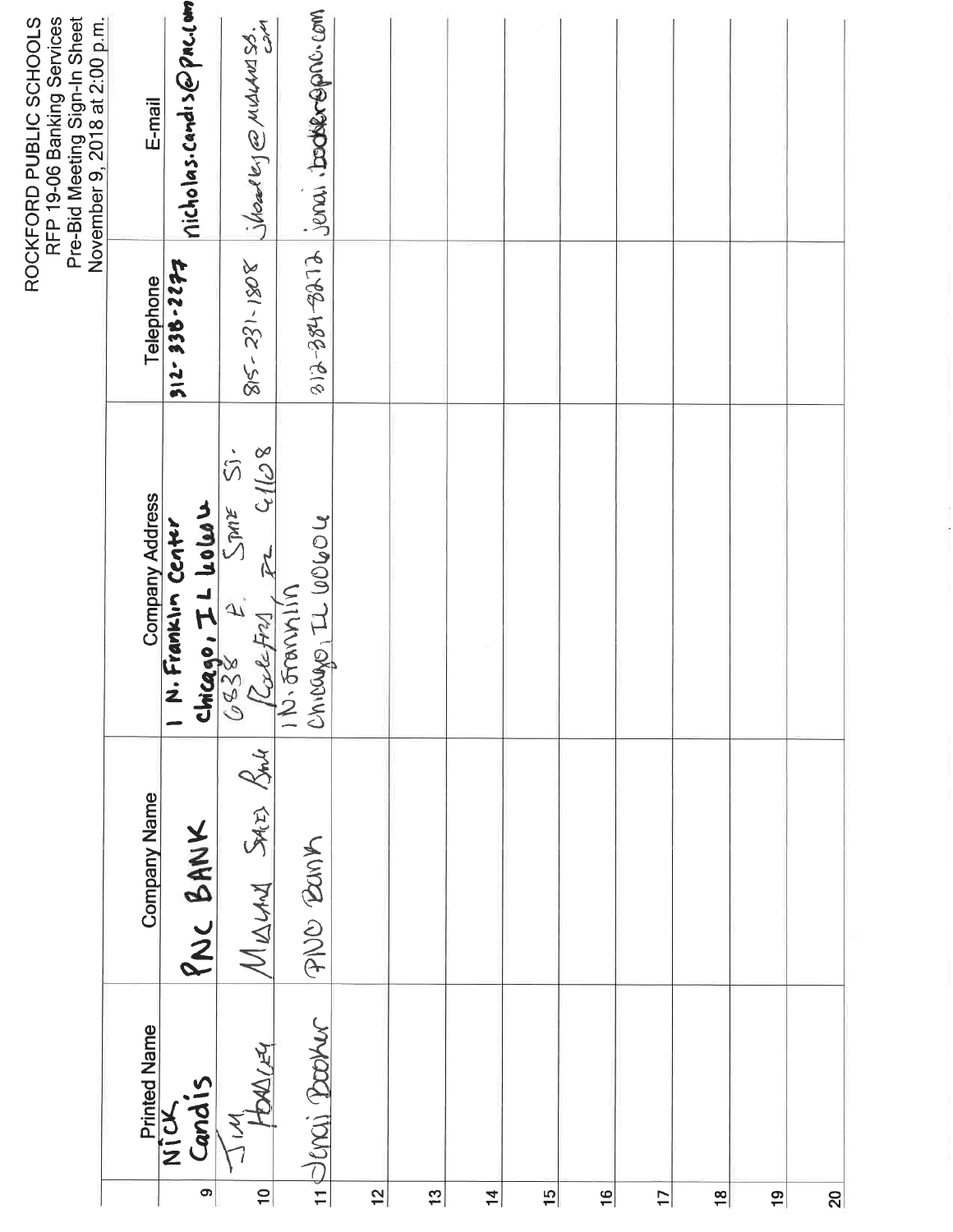### **Appendix B**

Investment Policy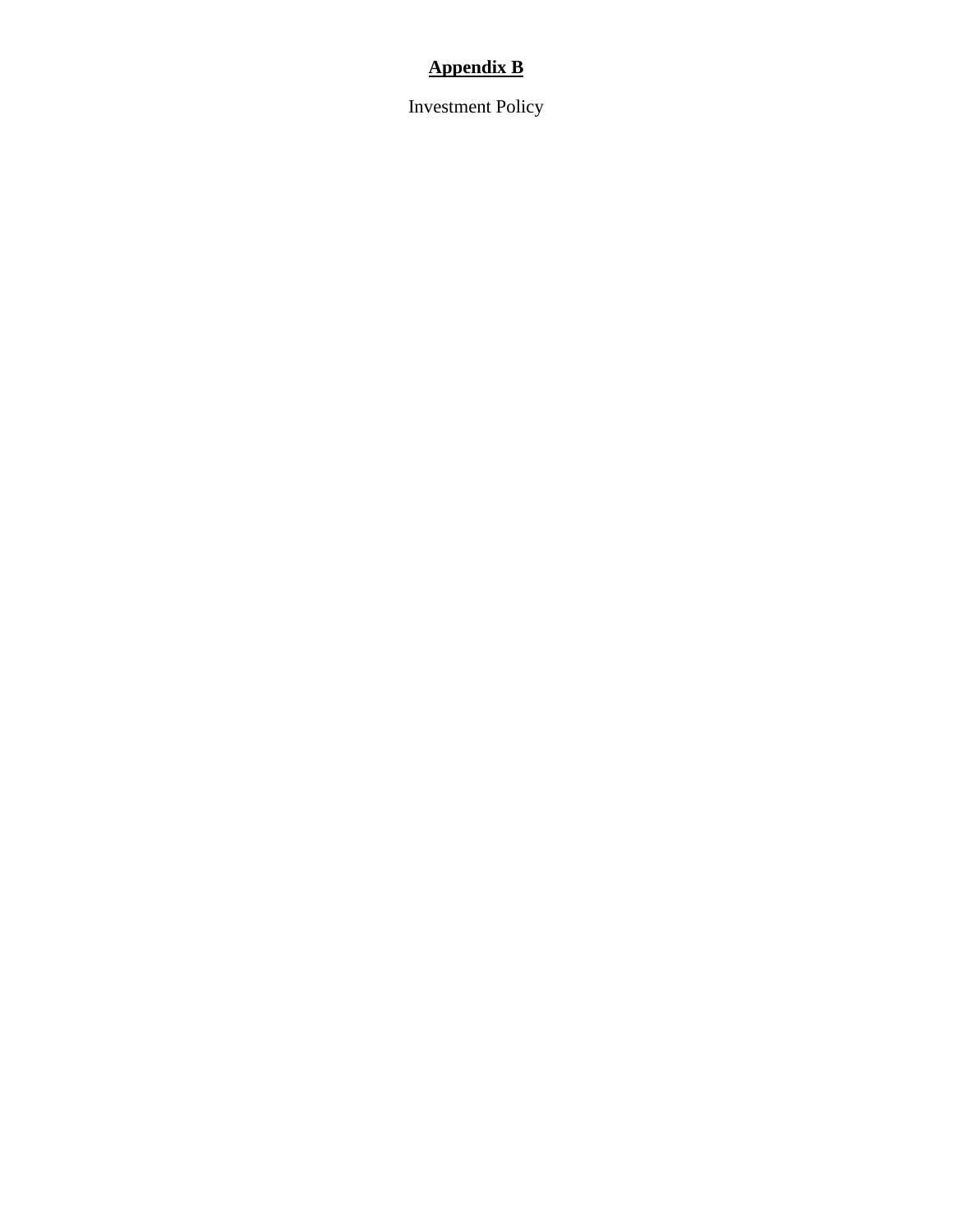11/13/2018 BoardDocs® Plus



| <b>Book</b>  | Governing Policies        |
|--------------|---------------------------|
| Section      | 400: Operational Services |
| Title        | Revenue and Investments   |
| Number       | 4.30                      |
| Status       | Active                    |
| Adopted      | March 11, 1997            |
| Last Revised | October 23, 2018          |

### Revenue

The Superintendent or designee is responsible for making all claims for property tax revenue, State Aid, special State funds for specific programs, federal funds, and categorical grants.

### Investments

The Superintendent shall either appoint a Chief Investment Officer or serve as one. The Chief Investment Officer shall invest money that is not required for current operations, in accordance with this policy and State law.

The Chief Investment Officer and/or Superintendent shall use the standard of prudence when making investment decisions. They shall use the judgment and care, under circumstances then prevailing, that persons of prudence, discretion, and intelligence exercise in the management of their own affairs, not for speculation, but for investment, considering the safety of their capital as well as its probable income.

### Investment Objectives

The objectives for the School District's investment activities are:

1. Safety of Principal – Every investment is made with safety as the primary and overriding concern. Each investment transaction shall ensure that capital loss, whether from credit or market risk, is avoided.

2. Liquidity – The investment portfolio shall provide sufficient liquidity to pay District obligations as they become due. In this regard, the maturity and marketability of investments shall be considered.

3. Rate of Return – The highest return on investments is sought, consistent with the preservation of principal and prudent investment principles.

4. Diversification - The investment portfolio is diversified as to materials and investments, as appropriate to the nature, purpose, and amount of the funds.

### Authorized Investments

The Chief Investment Officer may invest District funds in one or more of the following:

1. Bonds, notes, certificates of indebtedness, treasury bills, or other securities now or hereafter issued, which are guaranteed by the full faith and credit of the United States of America as to principal and interest.

2. Bonds, notes, debentures, or other similar obligations of the United States of America, its agencies, and its instrumentalities.

The term "agencies of the United States of America" includes: (i) federal land banks, federal intermediate credit banks, banks for cooperatives, federal farm credit banks, or any other entity authorized to issue debt obligations under the Farm Credit Act of 1971, and acts amendatory thereto, (ii) the federal home loan banks and the federal home loan mortgage corporation; and (iii) any other agency created by Act of Congress.

3. Interest-bearing savings accounts, interest-bearing certificates of deposit or interest-bearing time deposits, or any other investments constituting direct obligations of any bank as defined by the Illinois Banking Act.

4. In obligations of corporations organized in the United States with assets exceeding \$500,000,000, if: (i) such obligations are rated at the time of purchase at one of the three highest classifications established by at least two standard rating services and that mature not later than three years from the date of purchase, (ii) such purchases do not exceed 10% of the corporation's outstanding obligations, and, (iii) no more than one-third of the District's funds may be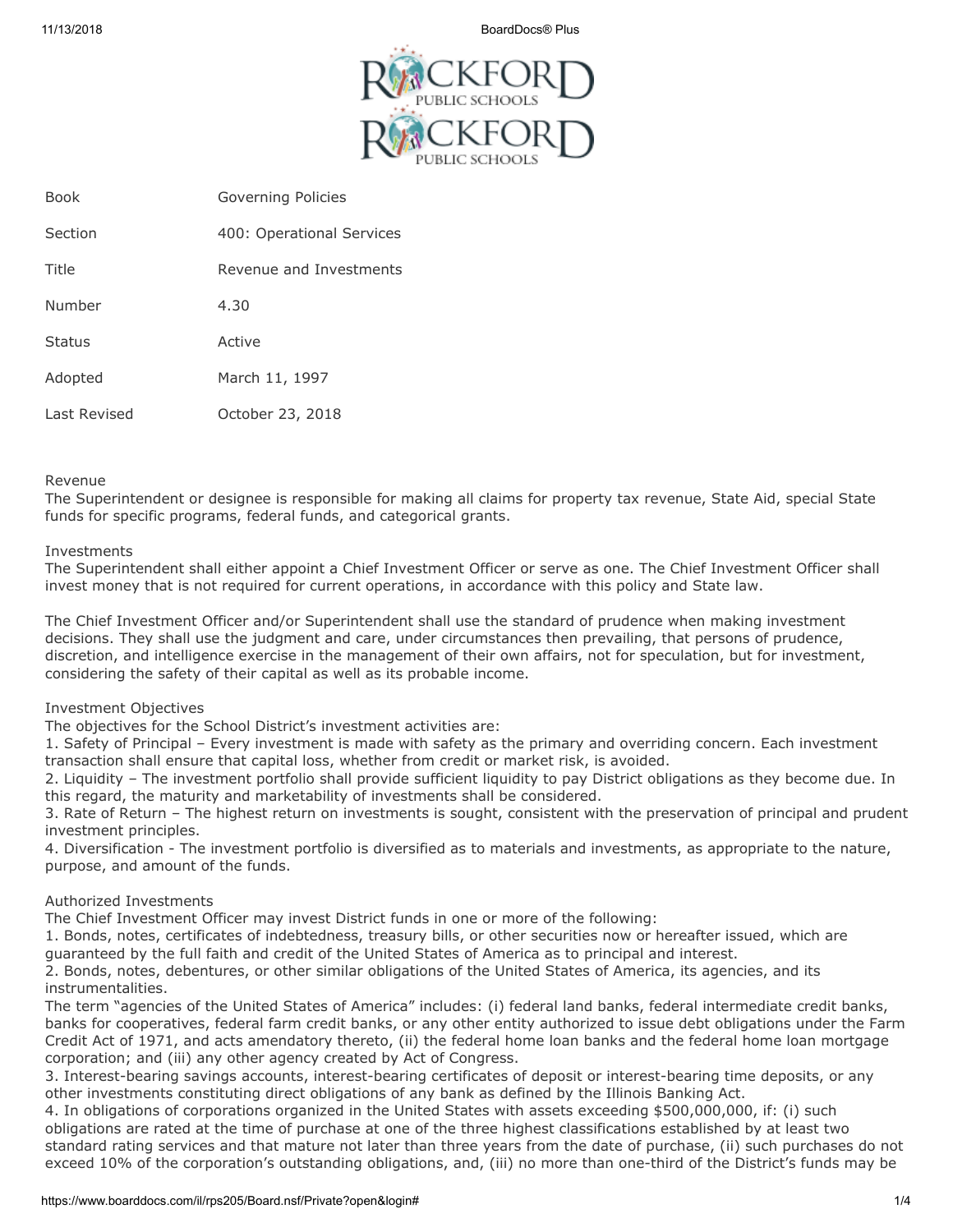### 11/13/2018 BoardDocs® Plus

invested in short-term obligations of corporations.

5. Money market mutual funds registered under the Investment Company Act of 1940, provided that the portfolio of any such money market fund is limited to obligations described in paragraph 1 or 2 and to agreements to repurchase such obligations.

6. Interest-bearing bonds of any county, township, city, village, incorporated town, municipal corporation, school district, the State of Illinois, any other state, or any political subdivision or agency of the State of Illinois or any other state, whether the interest earned is taxable or tax-exempt under federal law. The bonds shall be (a) registered in the name of the municipality, county, or other governmental unit, or held under a custodial agreement at a bank, and (b) rated at the time of purchase within the four highest general classifications established by a rating service of nationally recognized expertise in rating bonds of states and their political subdivisions.

7. Short-term discount obligations of the Federal National Mortgage Association or in shares or other forms of securities legally issuable by savings banks or savings and loan associations incorporated under the laws of this State or any other state or under the laws of the United States. Investments may be made only in those savings banks or savings and loan associations, the shares, or investment certificates that are insured by the Federal Deposit Insurance Corporation. Any such securities may be purchased at the offering or market price thereof at the time of such purchase. All such securities so purchased shall mature or be redeemable on a date or dates prior to the time when, in the judgment of the Chief Investment Officer, the public funds so invested will be required for expenditure by the District or its governing authority. 8. Dividend-bearing share accounts, share certificate accounts, or class of share accounts of a credit union chartered under the laws of this State or the laws of the United States; provided, however, the principle office of any such credit union must be located within the State of Illinois. Investments may be made only in those credit unions the accounts of which are insured by applicable law.

9. A Public Treasurers' Investment Pool created under Section 17 of the State Treasurer Act. The District may also invest any public funds in a fund managed, operated, and administered by a bank, subsidiary of a bank, or subsidiary of a bank holding company or use the services of such an entity to hold and invest or advise regarding the investment of any public funds.

10. The Illinois School District Liquid Asset Fund Plus.

11. Repurchase agreements of government securities having the meaning set out in the Government Securities Act of 1986, as now or hereafter amended or succeeded, subject to the provisions of said Act and the regulations issued there under. The government securities, unless registered or inscribed in the name of the District, shall be purchased through banks or trust companies authorized to do business in the State of Illinois.

Except for repurchase agreements of government securities that are subject to the Government Securities Act of 1986, as now or hereafter amended or succeeded, the District may not purchase or invest in instruments that constitute repurchase agreements, and no financial institution may enter into such an agreement with or on behalf of the District unless the instrument and the transaction meet all of the following requirements:

a. The securities, unless registered or inscribed in the name of the District, are purchased through banks or trust companies authorized to do business in the State of Illinois.

b. The Chief Investment Officer, after ascertaining which firm will give the most favorable rate of interest, directs the custodial bank to "purchase" specified securities from a designated institution. The "custodial bank" is the bank or trust company, or agency of government, that acts for the District in connection with repurchase agreements involving the investment of funds by the District. The State Treasurer may act as custodial bank for public agencies executing repurchase agreements.

c. A custodial bank must be a member bank of the Federal Reserve System or maintain accounts with member banks. All transfers of book-entry securities must be accomplished on a Reserve Bank's computer records through a member bank of the Federal Reserve System. These securities must be credited to the District on the records of the custodial bank and the transaction must be confirmed in writing to the District by the custodial bank.

d. Trading partners shall be limited to banks or trust companies authorized to do business in the State of Illinois or to registered primary reporting dealers.

e. The security interest must be perfected.

f. The District enters into a written master repurchase agreement that outlines the basic responsibilities and liabilities of both buyer and seller.

g. Agreements shall be for periods of 330 days or less.

h. The Chief Investment Officer informs the custodial bank in writing of the maturity details of the repurchase agreement. i. The custodial bank must take delivery of and maintain the securities in its custody for the account of the District and confirm the transaction in writing to the District. The custodial undertaking shall provide that the custodian takes possession of the securities exclusively for the District; that the securities are free of any claims against the trading partner; and that any claims by the custodian are subordinate to the District's claims to rights to those securities. j. The obligations purchased by the District may only be sold or presented for redemption or payment by the fiscal agent bank or trust company holding the obligations upon the written instruction of the Chief Investment Officer.

k. The custodial bank shall be liable to the District for any monetary loss suffered by the District due to the failure of the custodial bank to take and maintain possession of such securities.

12. Any investment as authorized by the Public Funds Investment Act, and Acts amendatory thereto. Paragraph 11 supersedes paragraphs 1-10 and controls in the event of conflict.

Except as provided herein, investments may be made only in banks, savings banks, savings and loan associations, or credit unions that are insured by the Federal Deposit Insurance Corporation or other approved share insurer.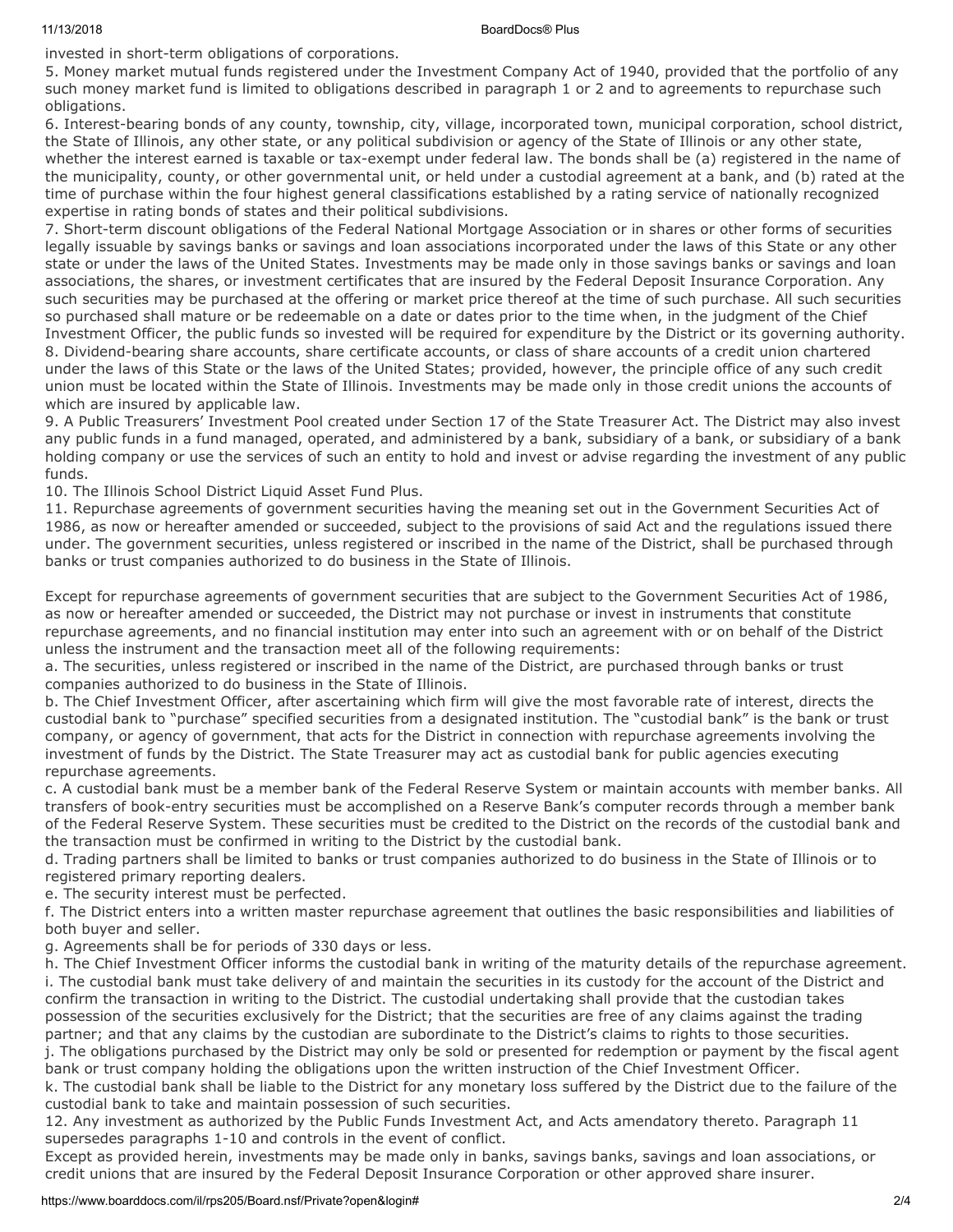Selection of Depositories, Investment Managers, Dealers, and Brokers

The Chief Investment Officer shall establish a list of authorized depositories, investment managers, dealers and brokers based upon the creditworthiness, reputation, minimum capital requirements, qualifications under State law, as well as a long history of dealing with public fund entities. The Board will review and approve the list at least annually.

In order to be an authorized depository, each institution must submit copies of the last two sworn statements of resources and liabilities or reports of examination that the institution is required to furnish to the appropriate State or federal agency. Each institution designated as a depository shall, while acting as such depository, furnish the District with a copy of all statements of resources and liabilities or all reports of examination that it is required to furnish to the appropriate State or federal agency.

The above eligibility requirements of a bank to receive or hold public deposits do not apply to investments in an interestbearing savings account, interest-bearing certificate of deposit, or interest-bearing time deposit if: (1) the District initiates the investment at or

through a bank located in Illinois, and (2) the invested public funds are at all times fully insured by an agency or instrumentality of the federal government.

The District may consider a financial institution's record and current level of financial commitment to its local community when deciding whether to deposit funds in that financial institution. The District may consider factors including: 1. For financial institutions subject to the federal Community Reinvestment Act of 1977, the current and historical ratings that the financial institution has received, to the extent that those ratings are publicly available, under the federal Community Reinvestment Act of 1977;

2. Any changes in ownership, management, policies, or practices of the financial institution that may affect the level of the financial institution's commitment to its community;

3. The financial impact that the withdrawal or denial of District deposits might have on the financial institution;

4. The financial impact to the District as a result of withdrawing public funds or refusing to deposit additional public funds in the financial institution; and

5. Any additional burden on the District's resources that might result from ceasing to maintain deposits of public funds at the financial institution under consideration.

### Collateral Requirements

All amounts deposited or invested with financial institutions in excess of any insurance limit shall be collateralized in accordance with 30 ILCS 235/6(d). The Board must approve each collateral agreement.

### Safekeeping and Custody Arrangements

The preferred method for safekeeping is to have securities registered in the District's name and held by a third-party custodian. Safekeeping practices should qualify for the Governmental Accounting Standards Board Statement No. 3 Deposits with Financial Institutions, Investments (including Repurchase Agreements), and Reverse Repurchase Agreements, Category I, the highest recognized safekeeping procedures.

### Controls and Report

The Chief Investment Officer shall establish a system of internal controls and written operational procedures to prevent losses arising from fraud, employee error, misrepresentation by third parties, or imprudent employee action. The Chief Investment Officer shall provide a quarterly investment report to the Board. The report will: (1) assess whether the investment portfolio is meeting the District's investment objectives, (2) identify each security by class or type, book value, income earned, and market value, (3) identify those institutions providing investment services to the District, and (4) include any other relevant information. The investment portfolio's performance shall be measured by appropriate and creditable industry standards for the investment type.

The Board will determine, after receiving the Superintendent's recommendation, which fund is in most need of interest income and the Superintendent shall execute a transfer. This provision does not apply when the use of interest earned on a particular fund is restricted.

### Ethics and Conflicts of Interest

The Board and District officials will avoid any investment transaction or practice that in appearance or fact might impair public confidence. Board members are bound by the Board policy 2.100, Board Member Conflict of Interest. No District employee having influence on the District's investment decisions shall:

- 1. Have any interest, directly or indirectly, in any investments in which the District is authorized to invest,
- 2. Have any interest, directly or indirectly, in the sellers, sponsors, or managers of those investments, or
- 3. Receive, in any manner, compensation of any kind from any investments in that the agency is authorized to invest.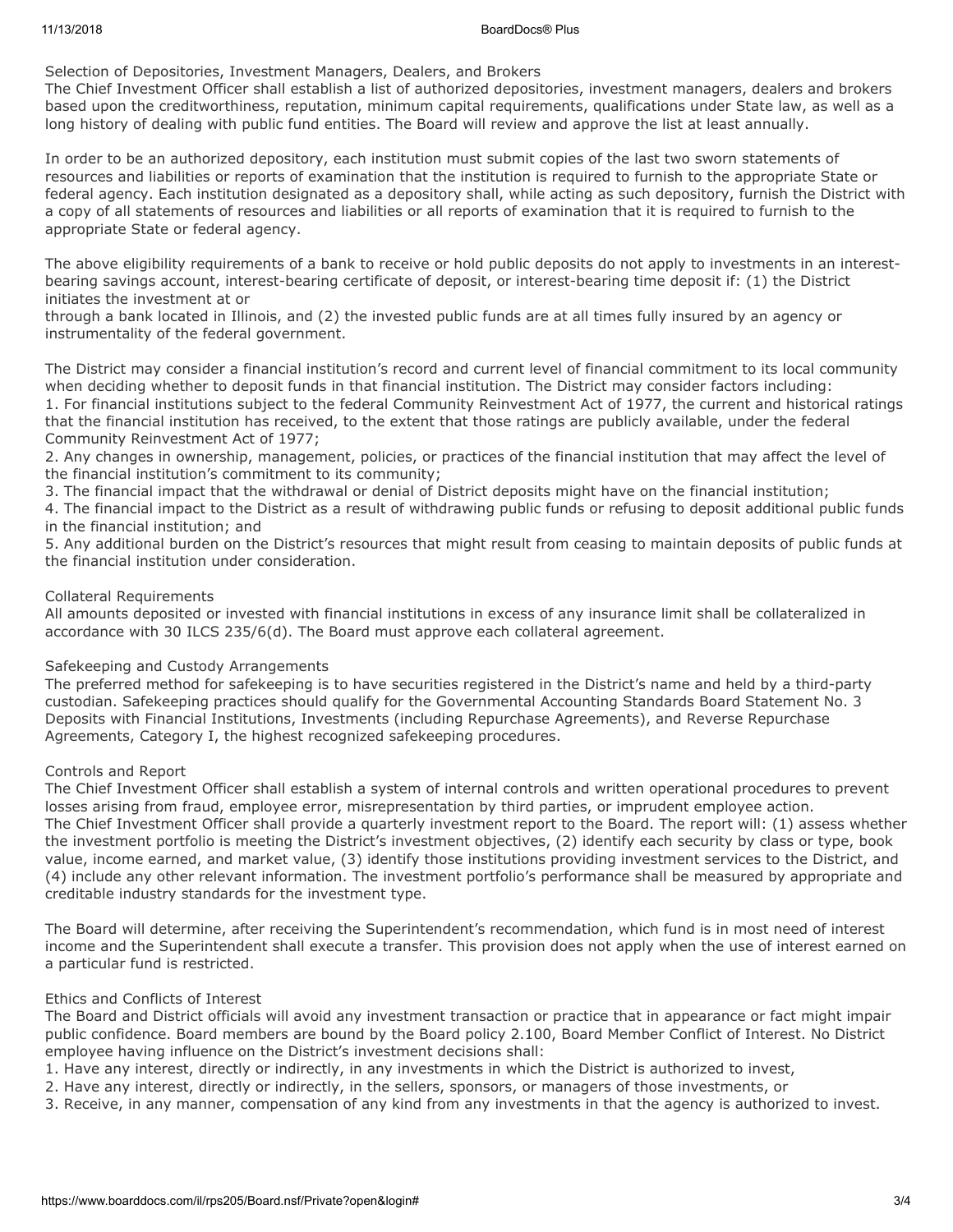| Legal            | 30 ILCS 235/1 et seq.                     |
|------------------|-------------------------------------------|
|                  | 105 ILCS 5/8-7                            |
|                  | 105 ILCS 5/10-22.44                       |
|                  | 105 ILCS 5/17-1                           |
|                  | 105 ILCS 5/17-11                          |
| Cross References | 2.100 - Board Member Conflict of Interest |
|                  | 4.10 - Fiscal and Business Management     |
|                  | 4.80 - Accounting and Audits              |

Last Modified by Laura Fromm on October 25, 2018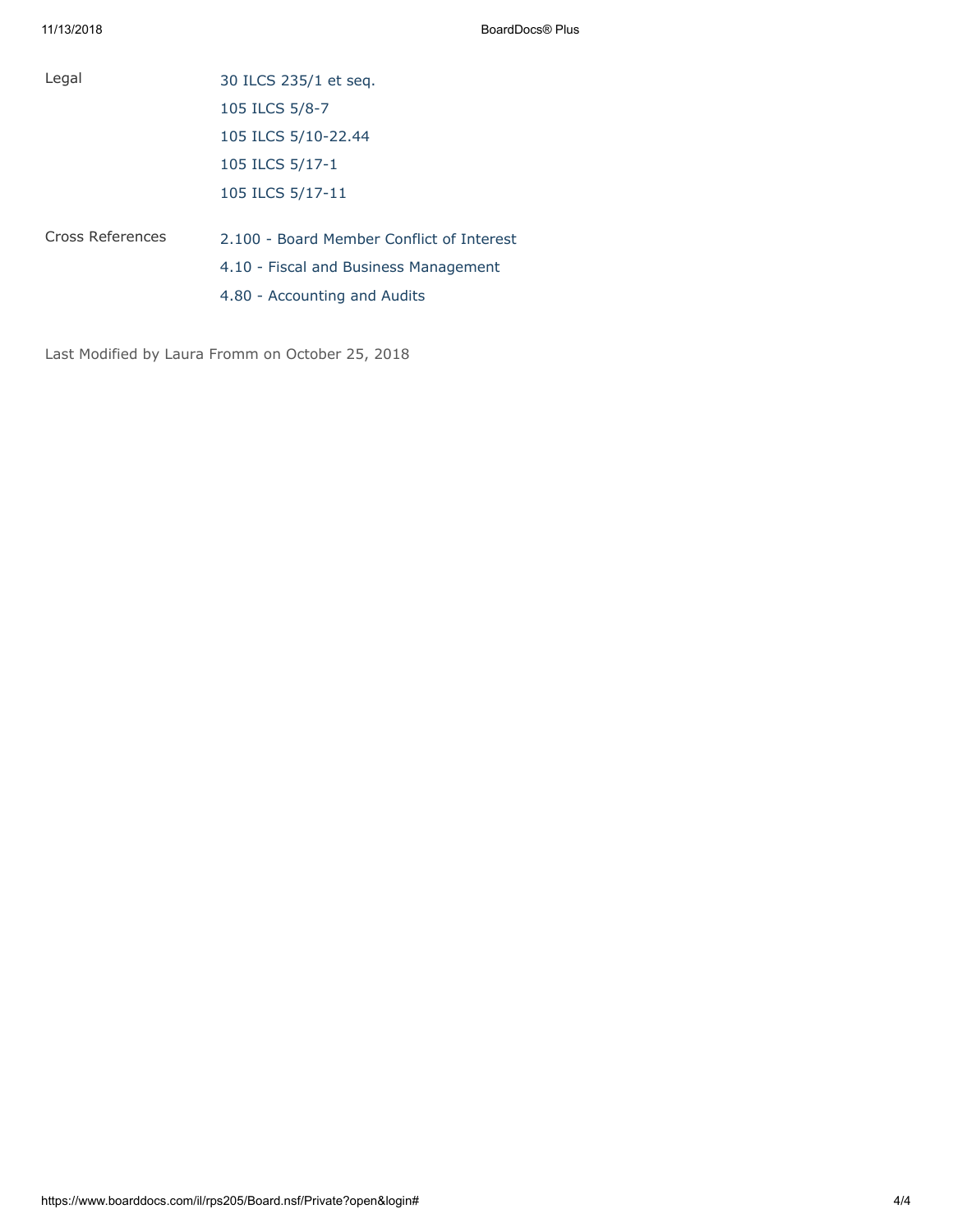### **Appendix C**

Detailed List of Accounts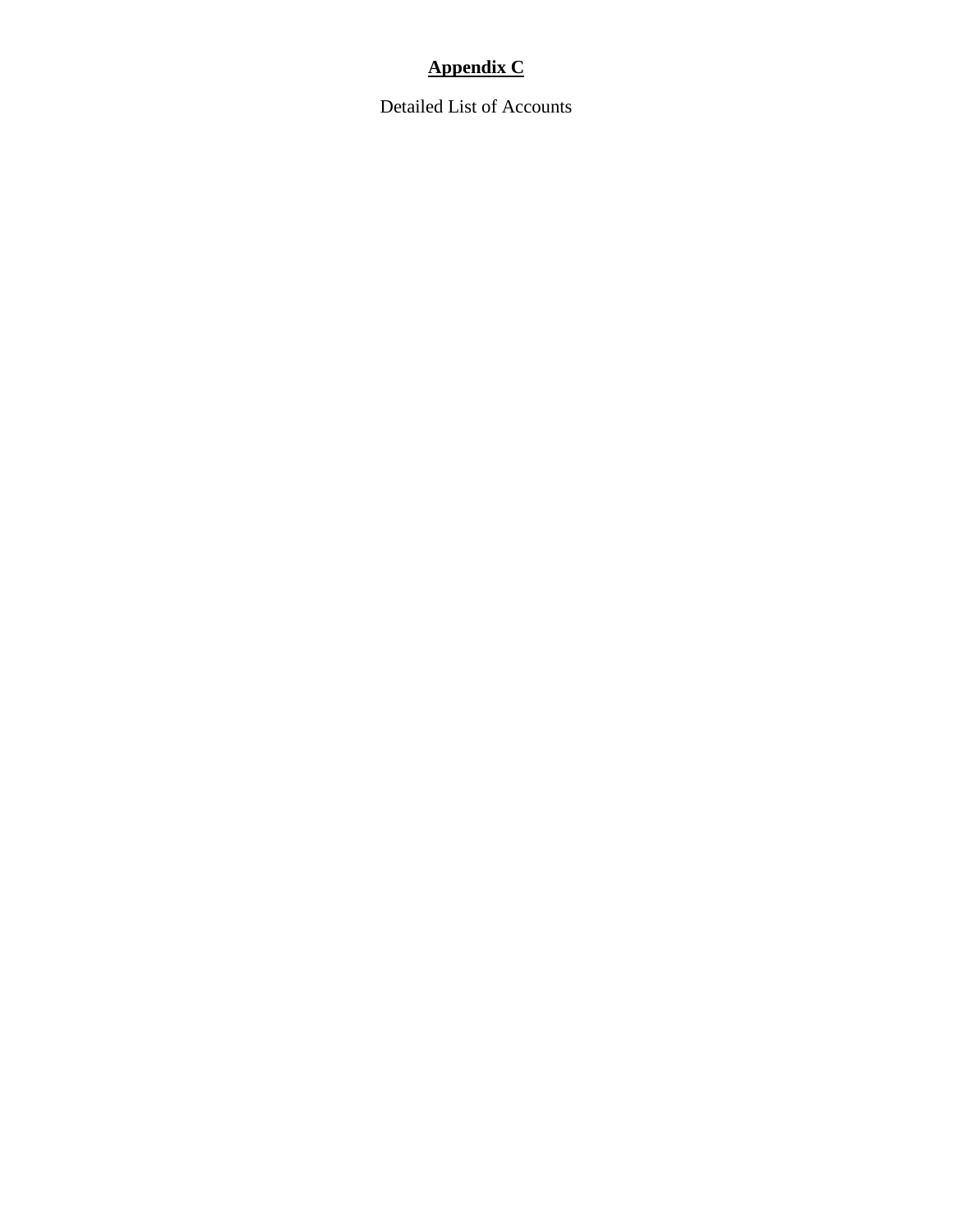### **Detailed List of Accounts**

| Account                        | Ledger Balance |
|--------------------------------|----------------|
| General                        | \$21,561,606   |
| $A/P - ZBA$                    | \$0            |
| Payroll - ZBA                  | \$0            |
| Miscellaneous                  | \$69,309       |
|                                |                |
| Rockford Credit Card Statement | \$9,311        |
| Rockford S D Trust Assessment  | \$11,929       |
|                                |                |
| Investment Acct 3 (MM)         | \$147,046,680  |
| Life Safety (MM)               | \$39,826       |
|                                |                |
|                                |                |
|                                |                |
|                                |                |
|                                |                |
|                                |                |
|                                |                |
|                                |                |
|                                |                |
|                                |                |
|                                |                |
|                                |                |
|                                |                |
|                                |                |
|                                |                |
|                                |                |
|                                |                |
|                                |                |
|                                |                |
|                                |                |
|                                |                |
|                                |                |
|                                |                |
|                                |                |
|                                |                |
|                                |                |
|                                |                |
|                                |                |
|                                |                |
|                                |                |
|                                |                |
|                                |                |
|                                |                |
|                                |                |
|                                |                |
|                                |                |

| Account                        | Ledger Balance | Account              | Ledger Balance |
|--------------------------------|----------------|----------------------|----------------|
| General                        | \$21,561,606   | Auburn               | \$270,252      |
| A/P - ZBA                      | \$0            | Barbour              | \$29,545       |
| Payroll - ZBA                  | \$0            | Beyer                | \$7,196        |
| Miscellaneous                  | \$69,309       | Bloom                | \$2,248        |
|                                |                | Brookview            | \$14,553       |
| Rockford Credit Card Statement | \$9,311        | Carlson              | \$15,971       |
| Rockford S D Trust Assessment  | \$11,929       | <b>Cherry Valley</b> | \$7,356        |
|                                |                | Conklin              | \$13,360       |
| Investment Acct 3 (MM)         | \$147,046,680  | Dennis               | \$9,253        |
| Life Safety (MM)               | \$39,826       | East                 | \$216,161      |
|                                |                | Eisenhower           | \$98,923       |
|                                |                | <b>Ellis</b>         | \$376          |
|                                |                | Fairview             | \$1,485        |
|                                |                | Flynn                | \$82,146       |
|                                |                | Froberg              | \$14,341       |
|                                |                | Gregory              | \$11,080       |
|                                |                | Guilford             | \$283,368      |
|                                |                | Haskel               | \$14,284       |
|                                |                | Hillman              | \$27,882       |
|                                |                | Jefferson            | \$251,617      |
|                                |                | Johnson              | \$10,526       |
|                                |                | Kennedy              | \$41,860       |
|                                |                | King                 | \$6,063        |
|                                |                | Kishwaukee           | \$6,474        |
|                                |                | Lathrop              | \$23,246       |
|                                |                | Lewis Lemon          | \$1,900        |
|                                |                | Lincoln              | \$32,948       |
|                                |                | <b>Marshall ES</b>   | \$20,498       |
|                                |                | <b>Marshall MS</b>   | \$113,665      |
|                                |                | McIntosh             | \$7,132        |
|                                |                | Montessori           | \$27,365       |
|                                |                | Nashold              | \$11,254       |
|                                |                | Nelson               | \$5,954        |
|                                |                | <b>RESA</b>          | \$53,806       |
|                                |                | Riverdahl            | \$15,655       |
|                                |                | <b>Rolling Green</b> | \$6,682        |
|                                |                | Roosevelt            | \$4,473        |
|                                |                | <b>Spring Creek</b>  | \$6,016        |
|                                |                | Summerdale           | \$1,616        |
|                                |                | Thompson             | \$1,601        |
|                                |                | Welsh                | \$22,281       |
|                                |                | West                 | \$82,373       |
|                                |                | West View            | \$20,764       |
|                                |                | White Swan           | \$6,892        |
|                                |                | Whitehead            | \$9,370        |
|                                |                | Wilson               | \$7,072        |
|                                |                |                      |                |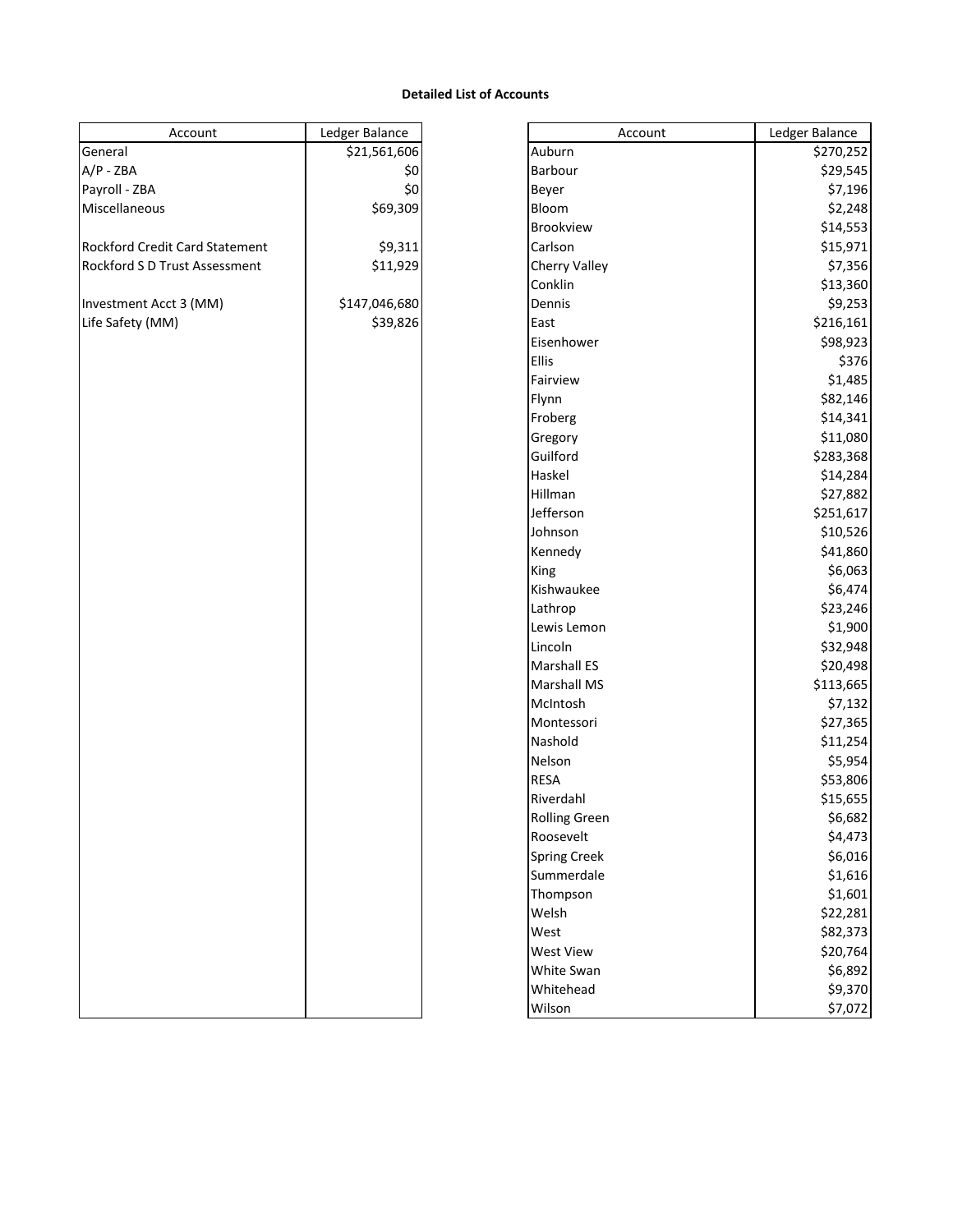### **Appendix D**

Revised RFP Offer Form